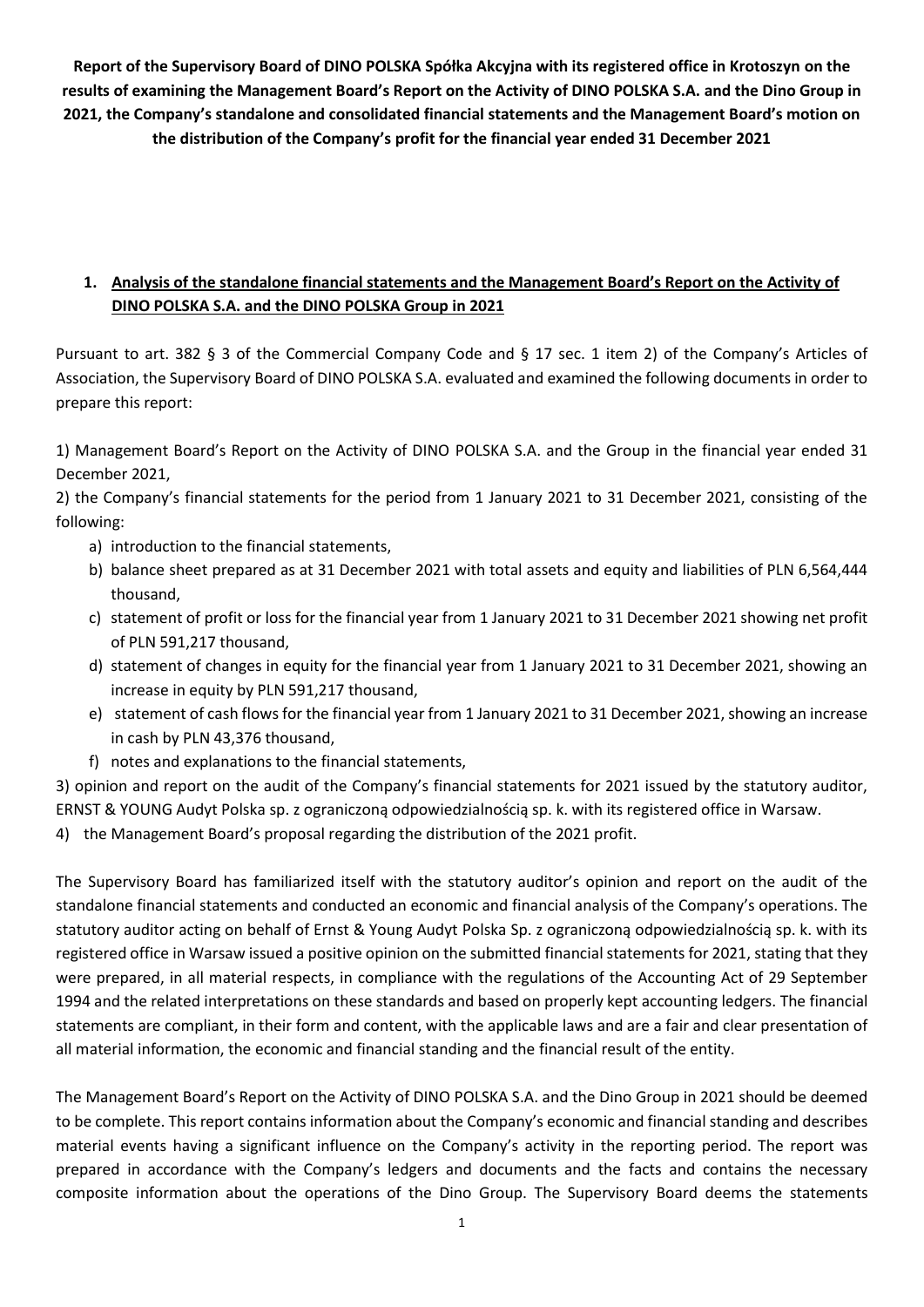described above to be a correct reflection of the actual status and a correct presentation of the Company's financial and economic standing in the reporting period. The Supervisory Board deems these financial statements and this report to have been prepared correctly, in compliance with the provisions of law affecting the form and content of financial statements and governing the preparation of financial statements.

## **2. Analysis of the consolidated financial statements of the Dino Group and the Management Board's Report on the Activity of DINO POLSKA S.A. and the Dino Group in 2021**

The Supervisory Board has familiarized itself with the statutory auditor's opinion and report on the audit of the consolidated financial statements and conducted an economic and financial analysis of the Dino Group's operations. The statutory auditor acting on behalf of Ernst & Young Audyt Polska sp. z ograniczoną odpowiedzialnością sp. k. with its registered office in Warsaw issued a positive opinion on the submitted consolidated financial statements for 2021, stating that they were repared, in all material respects, in compliance with the accounting principles, International Financial Reporting Standards and related interpretations and based on properly kept accounting ledgers and consolidation documentation. The financial statements are compliant, in their form and content, with the applicable laws and are a fair and clear presentation of the economic and financial standing of the Dino Group and the Group's financial result as at 31 December 2021.

In 2021, the Dino Group generated sales revenue of PLN 13,362,012 thousand (+32%). The Group generated operating profit of PLN 1,023,993 thousand and net profit of PLN 805,303 thousand. The balance sheet of the Dino Group as at 31 December 2021 carried total assets and total equity and liabilities of PLN 7,168,531 thousand. The total balance sheet value climbed PLN 1,598,021 thousand compared to its value as at 31 December 2020. The development of the sales network led to growth in property, plant and equipment of PLN 1,161,873 thousand and inventories of PLN 498,316 thousand.

On the equity and liabilities side of the balance sheet, the Dino Group's liabilities climbed PLN 794,394 thousand.

The activity report of the Dino Group in 2021 should be deemed to be complete. The report contains information about the Group's economic and financial standing and describes material events having a significant influence on its activity in the reporting period. The report has been prepared in accordance with the Company's ledgers and documents and the facts and contains the necessary composite information about the Group's operations. The Supervisory Board deems the statements to be an accurate reflection of the facts and a presentation of the Group's standing in the reporting period.

## **Conclusions from the analysis of the financial statements and recommendations to the Shareholder Meeting**

To recapitulate 2021, the Supervisory Board has determined that the activity conducted by DINO POLSKA S.A. generated very good business results thereby strengthening the position of the Company and the overall Group on the financial and business market and grew the value of its assets.

The strategy of the Dino Group calls for the consistent expansion of the sales network and opening new stores, carefully selected in terms of their expected profitability and rate of return.

In 2021, the Dino Group maintained its high pace of expansion by opening 343 new stores and thereby strengthening its position on the retail market in Poland. In 2021, effective expansion translated into growing retail space. Retail space grew by 23.9% compared to the previous year totaling 710,433 thousand square meters as at 31 December 2021.

Having regard for ensuring the Company's ongoing stable development, the Supervisory Board asserts that the chosen directions of development are being pursued properly and steadily by the Management Board. The economic and financial results presented in the financial statements and their analysis by the Supervisory Board make it possible to